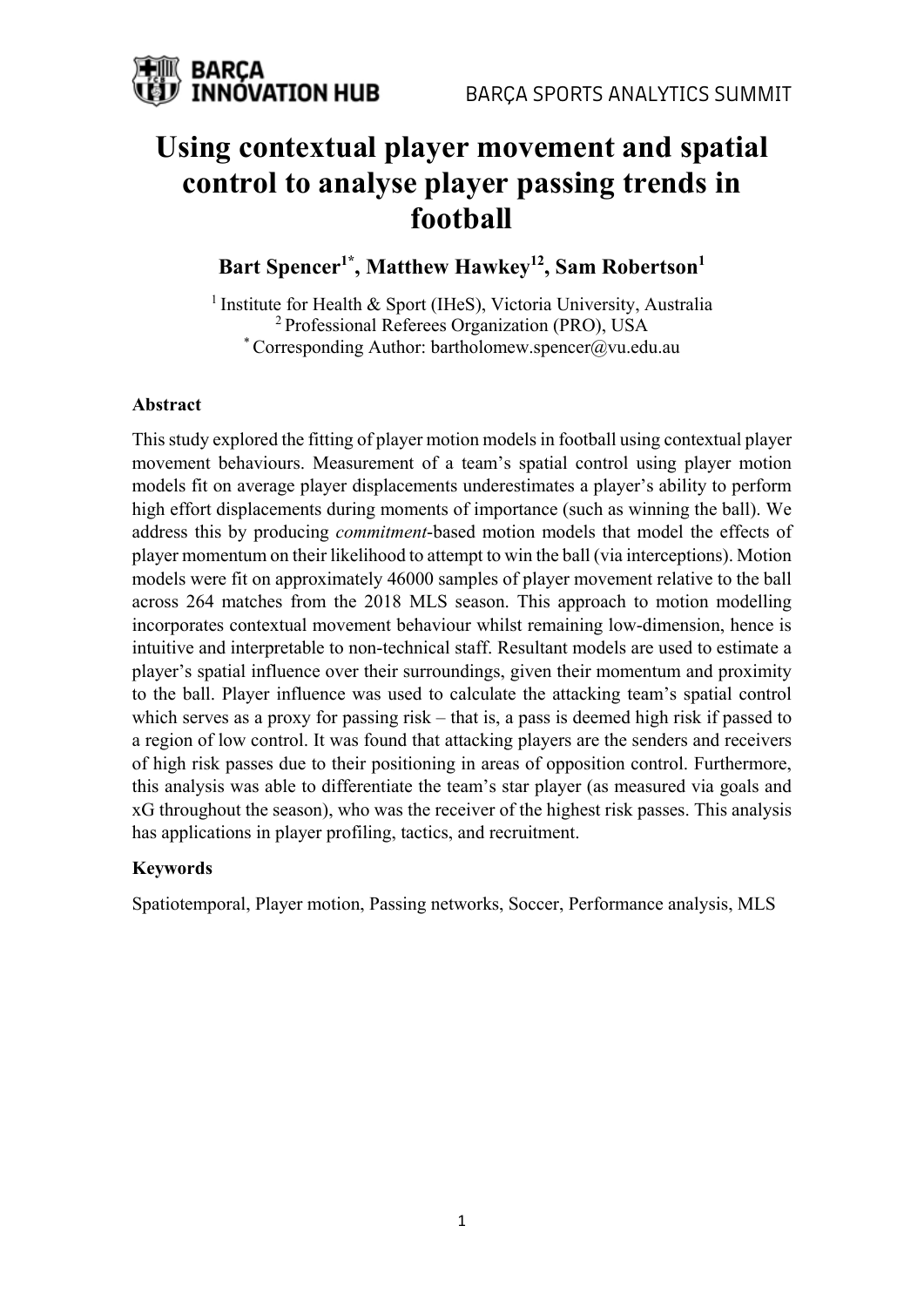

#### **1.0 Introduction**

The concept of spatial control has been a recurrent theme in football literature. Utilisation of space has been linked to successful outcomes (Rein, et al., 2017), with high performing players shown to generate valuable space (Fernandez & Bornn, 2018). Furthermore, space creation has been used as a method for evaluating the quality of passes (Horton, et al., 2015). Outside of football, applications of spatial control include valuation of court locations in basketball (Cervone, et al., 2016) and evaluation of decision-making in Australian football (Spencer, et al., 2019a).

Early approaches to the measurement of space control produced individual dominant regions (DR) – Voronoi-like bounded regions of space assigned to the player that could reach them before any other (Gudmundsson & Horton, 2017). Recent applications of dominant regions have incorporated the effects of player motion via physics-based modelling (Taki & Hasegawa, 2000; Fujimaru & Sugihara, 2005) or via modelling of observed displacements to produce realistic representations of player movement, given the effects of player momentum (Horton, et al., 2015; Brefeld, et al., 2018).

This discrete representation of space fails to model the contests that develop by the time the ball is moved within a player's DR. A continuous representation of space such as in Fernandez and Bornn (2018) or Spencer et al. (2019a) is more logical. These approaches consider the varying spatial influence of individual players to quantify the attacking team's spatial (or pitch) control. Measuring space in this manner can be achieved by using player *motion models*. Motion models measure the effects of a player's prior motion (e.g., velocity and orientation) on future displacements. In short, they answer the following – what are the effects of player momentum on their future movements?

Recent approaches to modelling player motion have involved sampling relative displacements over different time intervals, thereby learning the bounds (Horton, et al., 2015) or distribution (Brefeld, et al., 2018) of possible displacements. The bounding method exemplified by Horton et al. (2015) assumes equal likelihood of displacements which is unrealistic (Brefeld et al., 2018; Spencer, et al., 2019b). Brefeld et al. (2018) addressed this by fitting the distribution of player displacements using Kernel Density estimation (KDE). A limitation of the existing approaches is a lack of consideration for movement context. Whilst momentum may permit a future displacement, the likelihood of the player performing this action is dependent on contextual features such as the ball, field position and tactical behaviour. For example, a player may have a higher likelihood of performing a high effort displacement when attempting to win the ball.

The objective of this study was to develop player motion models that are representative of movement behaviour relative to possession outcomes (i.e., winning the ball). This approach has previously been exemplified on the movements of Australian footballers, where it was found that contextual motion models produced different models to those fit on average player displacements (Spencer, et al., 2019b). Resultant models are used to compute the spatial control of teams on a continuous scale that considers the proximity of players from the ball (such as in Fernandez & Bornn, 2018), while also considering their momentum. Applications of these measures are exemplified in the analysis of passing.

#### **2.0 Methods**

#### **2.1 Data & pre-processing**

Optical tracking datasets were collected by Metrica Sports for select matches from the 2018 Major League Soccer (MLS) season. A total of 264 matches were used to produce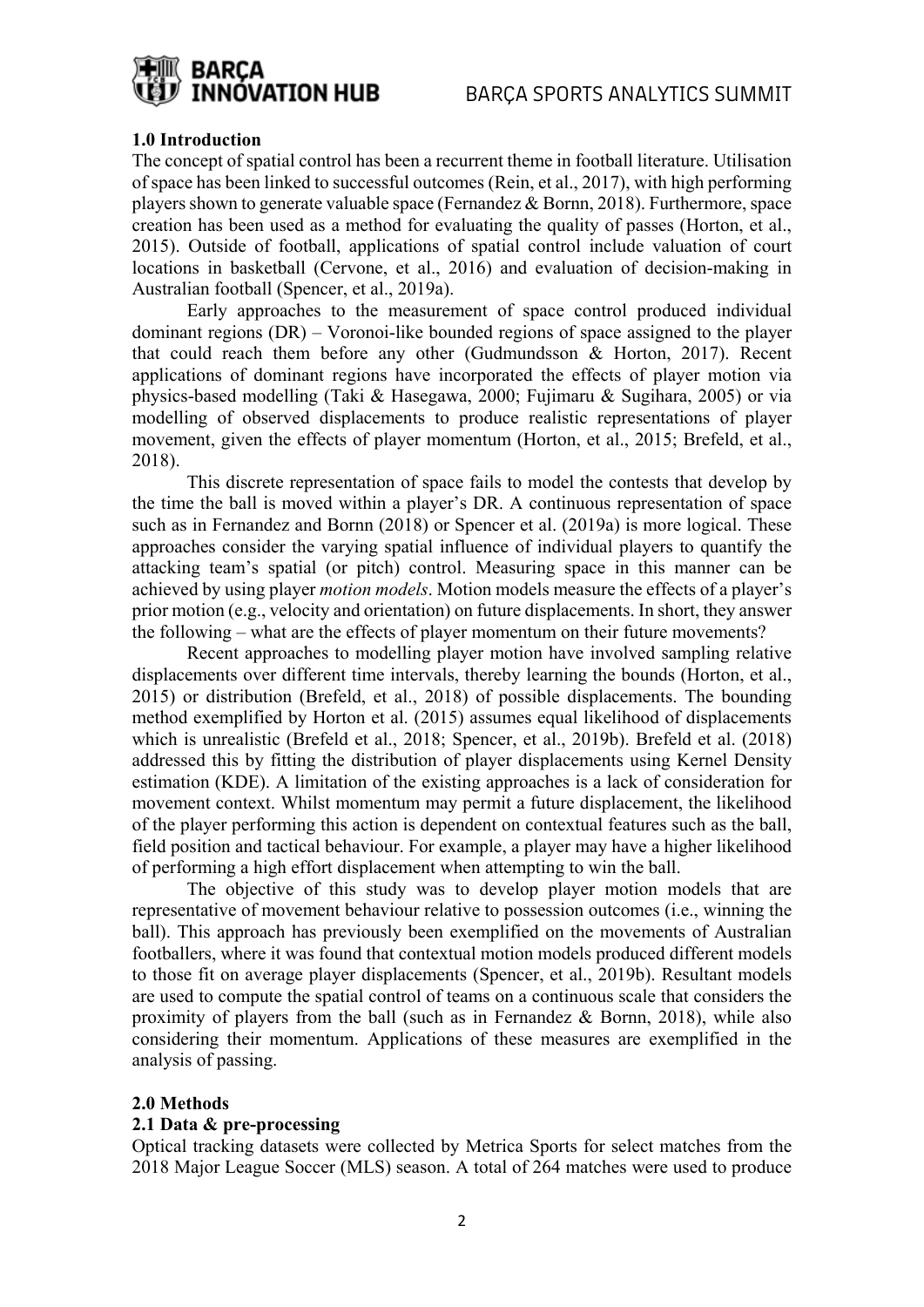## **BARCA INNOVATION HUB**

player motion models, while passing applications were exemplified on a single, randomly chosen match, with players deidentified. Player performance data from this season (e.g., goals, shots, xG) was provided by OptaPro.

Player positional information  $(x, y, t)$  and match events (e.g., pass, intercept) were recorded at a 25 Hz using optical tracking systems. Match events and player positions were consolidated to infer ball position. Player tracking time series were smoothed using a 5 Hz moving average filter before being down-sampled to 5 Hz to reduce error.



Figure 1. The sampling process for commitment-based motion models. The player with possession is denoted with a yellow point. (a) At  $t_0$ , the blue player begins a pass which results in an intercept (b) at  $t_1$  by the red player. At  $t_0$ , the relative position of the intercept  $(X)$  is recorded. This is dependent on player orientation and the angle of reorientation required  $(\theta)$  to win the ball. The red player's orientation and movement over the preceding second are denoted by dotted and solid red lines, respectively.

#### **2.1 Player motion**

The commitment-based motion models from Spencer et al., (2019b) are used to incorporate contextual player movement information into the development of motion models in football. These model the effect of momentum on players' likelihood of specific movement behaviours (such as intercepting a pass). We define a match event (e.g., interception), from which movement behaviour is sampled. Hence, these models pose the following – given the present position of the ball, what is the likelihood that a player will reposition to attempt to win the ball, were it kicked to a specified location? This behaviour is learned through observation of displacements during intercepts.

The sampling process is visualised in Fig. 1. At the time of the pass  $(t_0)$ , the relative location of the forthcoming intercept, the interceptor's velocity, and the time between the pass and the intercept are recorded. This becomes an observed player displacement (i.e., the player moving at the sampled velocity was able to reposition to the relative location within the ball's travel time). From these observations, referred to as the *intercept* dataset, a four-dimensional distribution of player displacements (towards intercepts) is produced (Fig. 2a).

While the output is similar to traditional motion models (e.g., Brefeld, et al., 2018; Horton, et al., 2015), it is important to consider those instances whereby the ball was not intercepted in order to determine how frequently players reposition to perform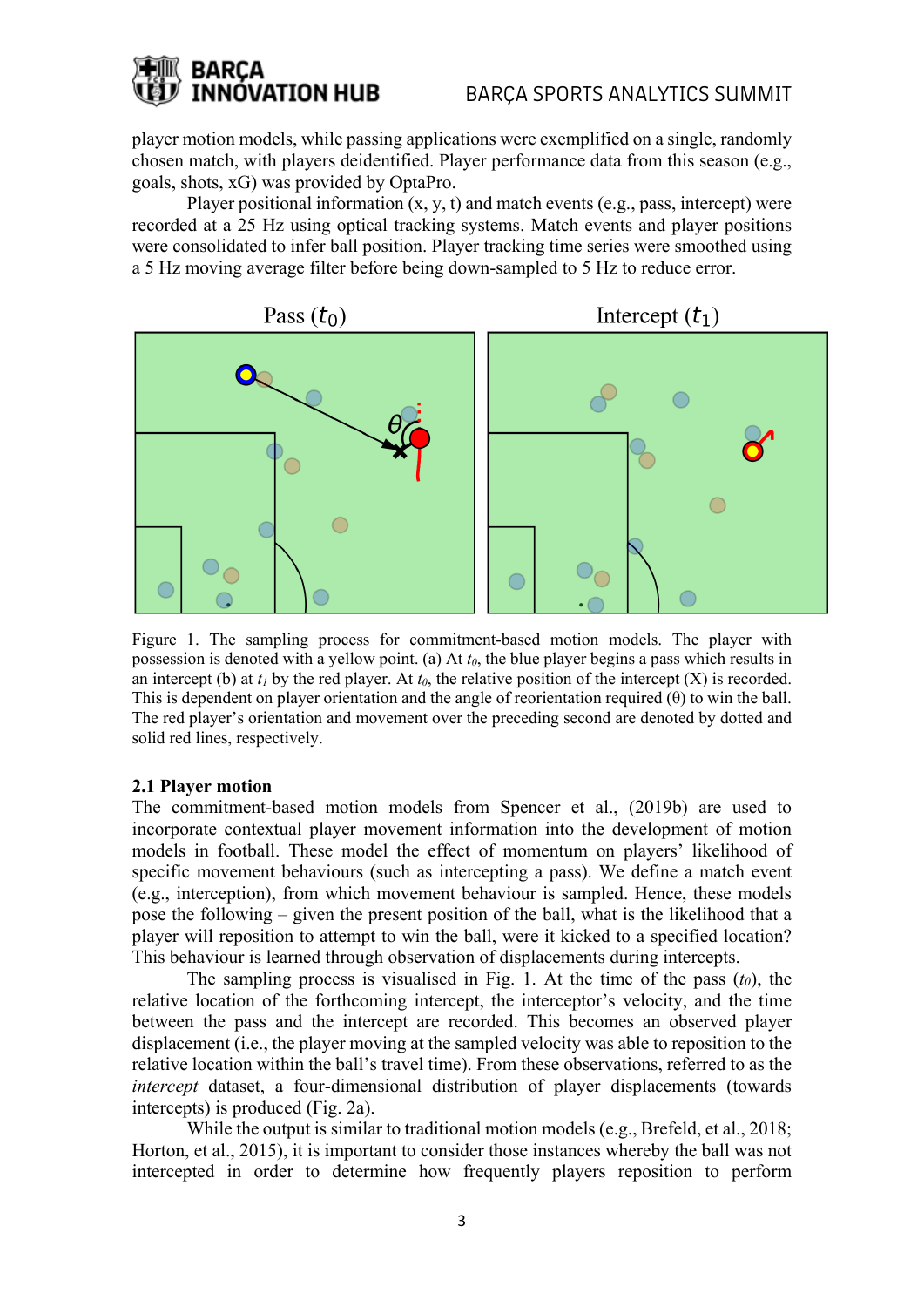## NÓVATION HUB

#### BARÇA SPORTS ANALYTICS SUMMIT

interceptions. Random positions and times across successful passes were sampled and treated as potential interceptions that were not achieved. These points form the *nonintercept* dataset (Fig. 2b). This process allows us to learn player movement behaviour when attempting to win the ball. Visually, the *intercept* and *non-intercept* datasets have cleared differences (Fig. 2). For example, the density of the *non-intercept* dataset is low at the player's location (0, 0), reflecting a high likelihood of interception when the ball passes directly by an opponent.

The two distributions are combined to produce commitment models using the following function:

$$
p_i(x) = \frac{wf_{int}(x)}{wf_{int}(x) + (1 - w)f_{non-int}(x)}
$$
(1)

where  $p_i(x)$  is the probability of displacement to location *x* by player *i* and *f<sub>int</sub>* and *f<sub>non-int</sub>* are the distributions for the *intercept* and *non-intercept* datasets. Given the sample size inequality between the datasets, a weighting coefficient, *w*, is used to weight the distributions, hence countering their normalisation. Resultant models are continuous in four dimensions (*x*-, *y*-, velocity, time). Results of this process (in two-dimensions) are visualised in Fig. 2.



Figure 2. Distributions of relative pass locations for  $t = 2$  seconds. (a) Distributions of relative locations for passes that were intercepted. The interceptor is positioned at the  $(0, 0)$  point of each plot at the beginning of the pass. (b) Relative pass locations that were not intercepted by the focus player. (c) The combined distribution (see Eq. 1) produces the likelihood of interception in the player's vicinity.

#### **2.2 Spatial control**

The commitment-based motion models described in 2.2 are used to measure players' spatial influence. If a player is likely to commit to an event at location *X* (i.e., high probability of intercepting the ball at *X* based on their positioning and momentum), they are considering to be applying pressure to (or influencing) *X*. Derivation of these models with respect to the ball produces measures of influence that consider the ball's distance. Hence, if a team has a spatial advantage at *X*, that advantage will be retained if the ball was passed directly to *X* (a property not present in Voronoi tessellations). The *spatial control* (SC) of team *i* at location *X* is measured as follows: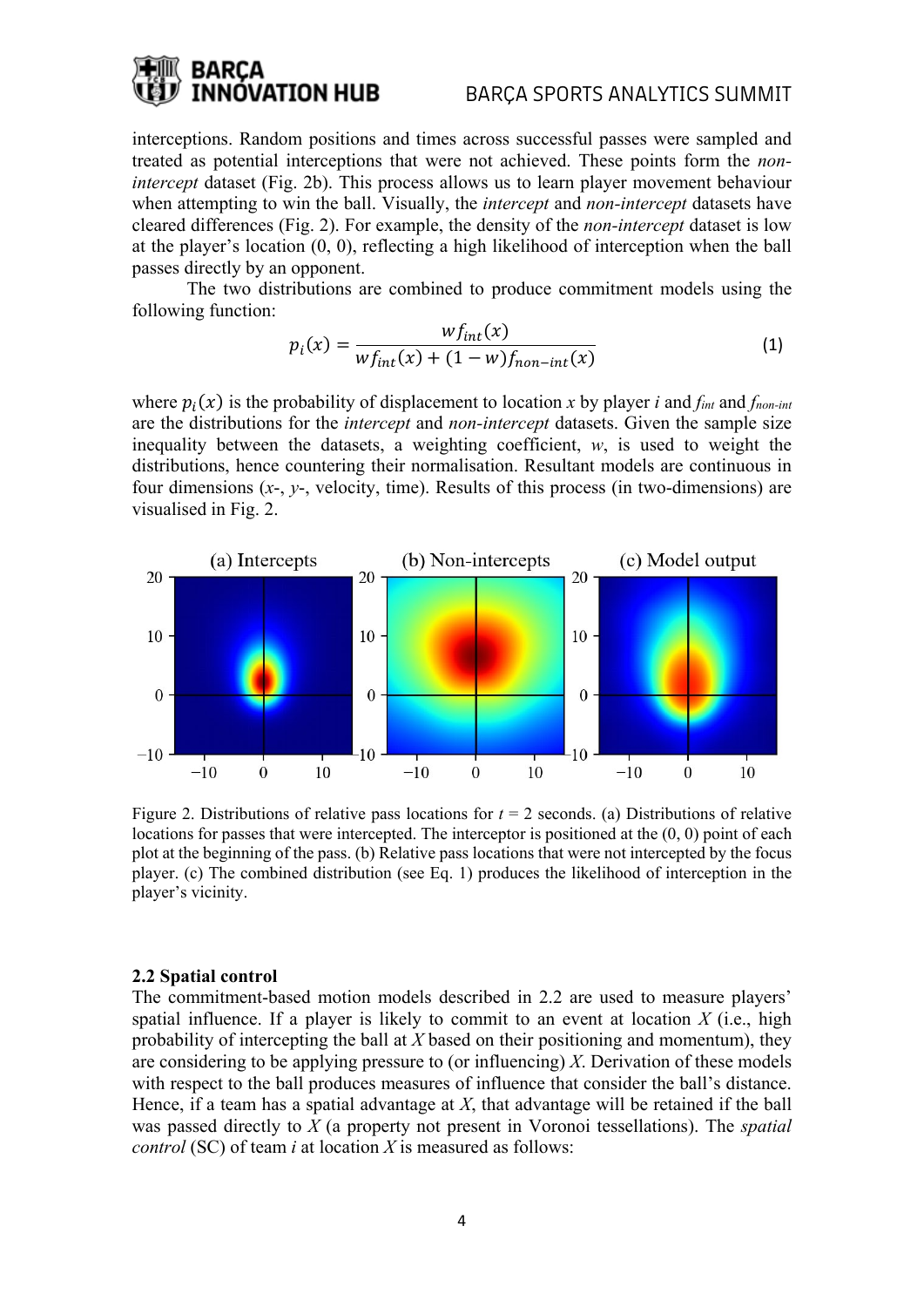

$$
SC(X) = \frac{\sum_{i} p_i(X)}{\sum_{i} p_i(X) + \sum_{j} p_j(X)}
$$
(2)

Eq. 2 produces SC in the range [0, 1] where  $SC(X) > 0.5$  signifies a spatial advantage to the attacking team, *i*, over their opponent, *j*, at *X*.

#### **2.3 Analysis**

#### **2.3.1 Passing outcomes**

The SC of passes was extracted for passes from a single match. SC at the receiver was recorded at the time of the pass. Passes were classed as successful or unsuccessful (where unsuccessful passes were those resulting in interception). To assess the explanatory power of SC, differences in SC between the two classes were analysed. Theoretically, unsuccessful passes should more frequently be to regions of opposition control ( $SC < 0.5$ ) than successful passes.

#### **2.3.2 Passing networks**

Passing interactions between teammates have been used to understand within-team relationships and their relationship to success (e.g., Goncalves, et al., 2017). However, there has been little consideration of the quality of passes between teammates. Understanding the SC of passes between teammates provides insights into tactical behaviour and more advanced player profiling. For example, if passes from one player to another are frequently high risk (i.e., low SC of the receiver), this may be indicative of player decision-making or of the perceived strength of the receiver (hence an effort from defenders to apply pressure, or a tendency for teammates to execute riskier passes to valuable targets). Passing interactions between a single team were analysed based on passing frequency and the mean SC of these passes.

#### **3.0 Results**

#### **3.1 Player motion models**

Motion models were fit on approximately 46000 samples of intercept behaviour. The sample size of the *intercept* and *non-intercept* classes was 6922 and 35959 respectively. *w* was set to 0.15 based on class samples. Commitment-based models are presented in Fig. 3 and a comparison between models using commitment- and displacement-based methods is presented in Fig. 4.

Player's spatial influence widens as time increases (Fig. 3). When moving at high speeds, greater influence is noted at further distances along a player's trajectory, while influence behind the player decreases. This is in line with findings from previous studies (e.g., Taki & Hasegawa, 2000; Horton, et al., 2015; Brefeld, et al., 2018).

Displacement-based models are narrower than commitment-based models (Fig. 4). Furthermore, a greater portion of the area under displacement-based models is in front of the player, with minimal displacements observed behind the player.

#### **3.2 Passing outcomes**

A visualisation of SC is presented in Fig. 5. In this example, the attacking team possesses the ball close to the middle of the field. SC is moderate within the region surrounding the ball, low towards the attacking goal, and high towards the opposite boundary.

The distribution of SC for successful and unsuccessful passes is presented in Fig. 6. Successful passes are negatively skewed and bimodal with peaks at approximate SC of 0.58 and 0.95. The former is a pass to a teammate behind pressured by an opponent, with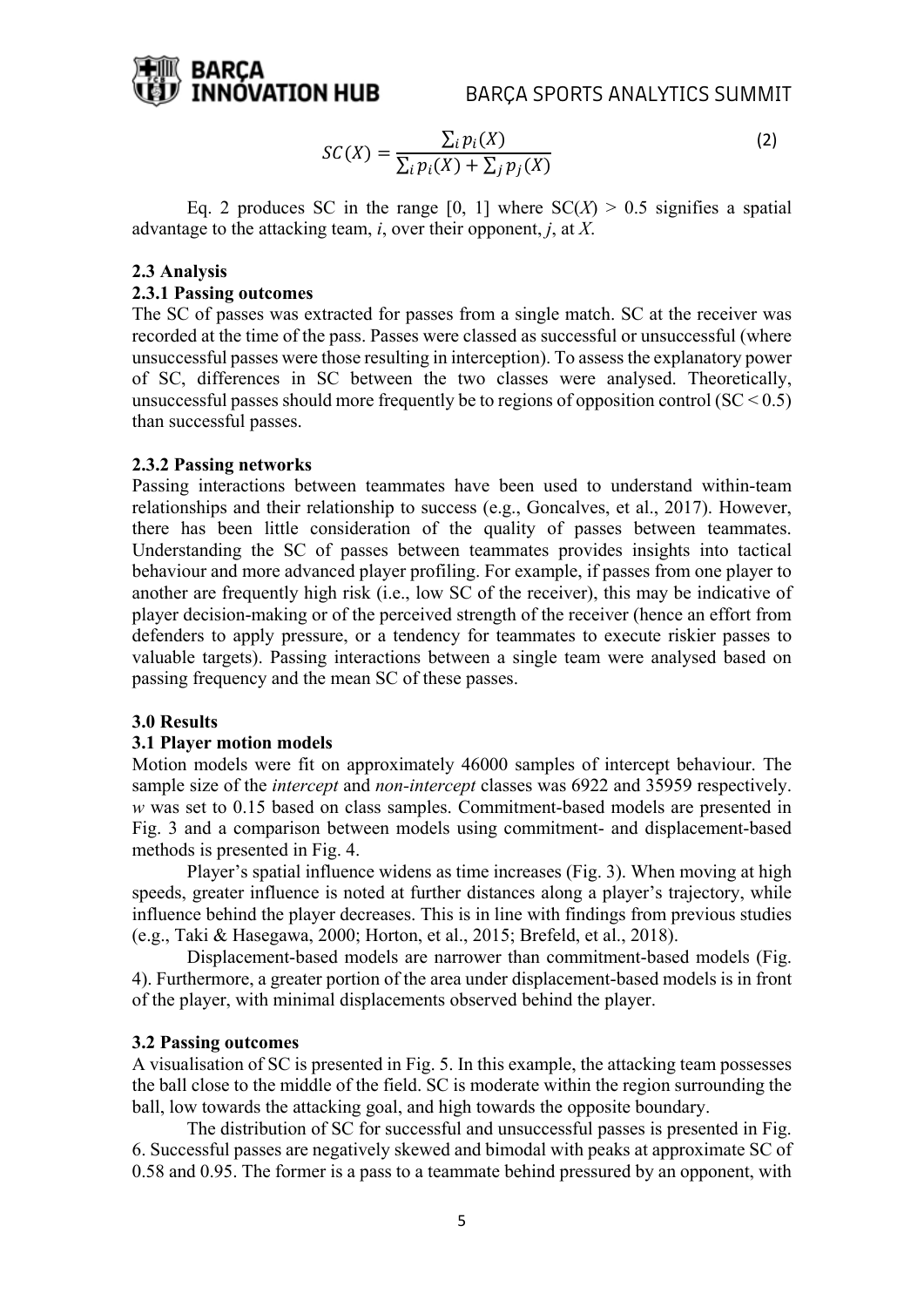## **BARCA INNOVATION HUB**

a slight spatial advantage to the teammate, and the latter is to a teammate who is under minimal pressure. Conversely, unsuccessful passes are generally intercepted in areas of opposition control (SC < 0.5). The mean SC of these classes are  $0.69$  and  $0.39$ respectively. Furthermore, 17.3% of the distribution of the successful class is between SC of 0 and 0.5 ( $0 \leq SC \leq 0.5$ ) compared to 75.9% for the unsuccessful class. These results were found to be significantly different using Dunn's pairwise test ( $p < 0.001$ ).

#### **3.3 Passing networks**

The passing relationships between pairs are visualised in Fig. 7 and Table 1. The mean receiving SC was lowest for the attacking players (*H*, *I*, *J*, *K*). Furthermore, these four players were amongst the five players with the lowest mean passing SC. These results are logical as SC is expected to be lower in opposition territory where attackers more frequently position. The pass completion rates of players throughout the season had a moderate positive correlation with the mean SC of their passes (Spearman's rank correlation coefficient  $= 0.33$ ).



Figure 3. Player commit-models for a player moving at (a) 2 m/s with 1 s to reposition, (b) 2 m/s with 2 s to reposition, (c) 5 m/s with 1 s to reposition, and (d) 5 m/s with 2 s to reposition.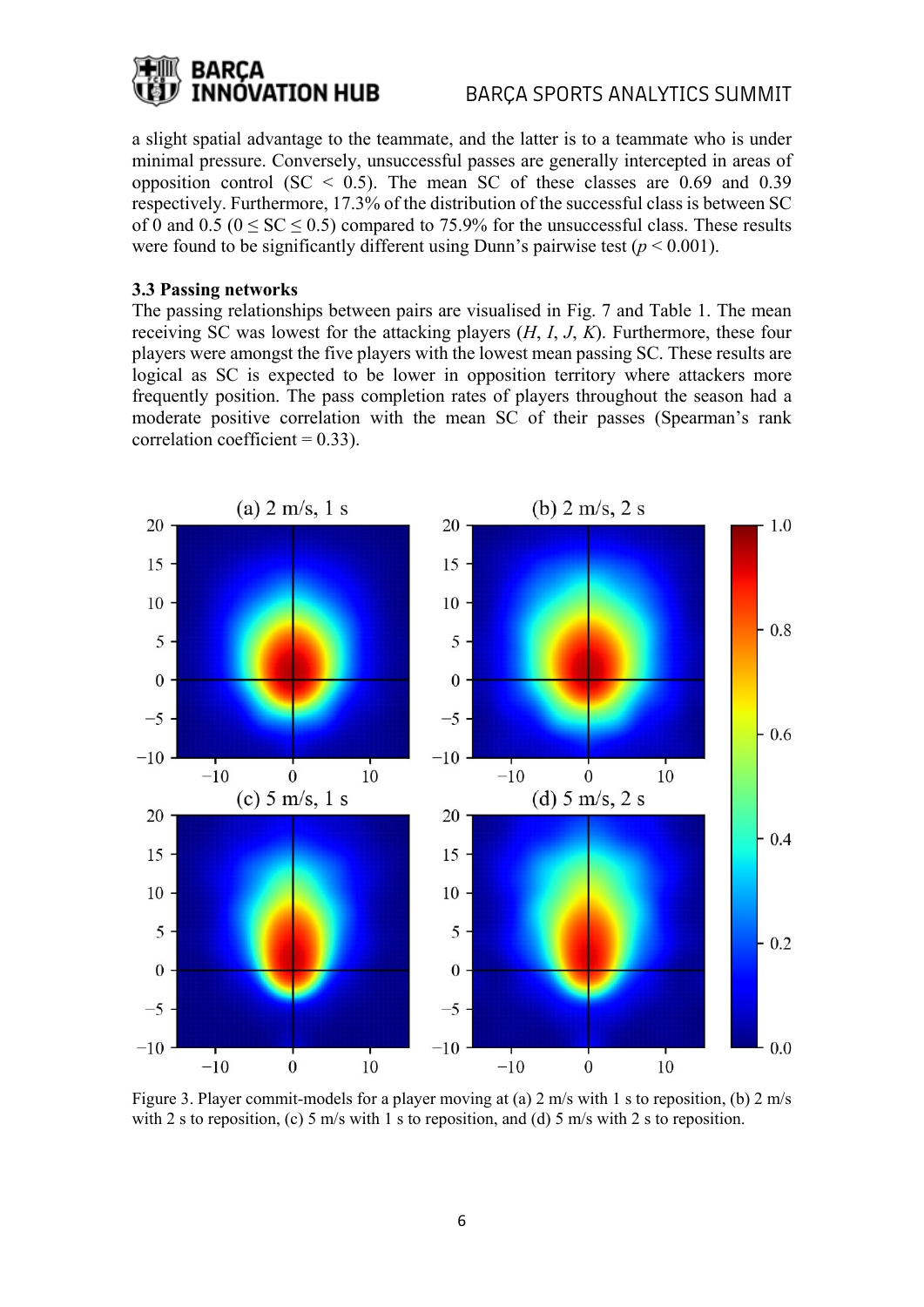## **BARCA INNÓVATION HUB**

### BARÇA SPORTS ANALYTICS SUMMIT



Figure 4. Comparison of player motion models derived from (a) commitment-based methods, and (b) displacement-based methods.

The player with the lowest receiving and passing SC relationships is *J*. This player recorded the highest goals, shots and xG (OptaPro) for this team across the 2018 season. This may indicate a tendency for teammates to perform riskier passes to player *J*, *J*'s perceived threat by opponents (hence, an effort to limit their space) or *J*'s positioning in higher value space, which is theorised to have higher opposition occupancy (Fernandez & Bornn, 2018).



Figure 5. Spatial control for the attacking team (magenta) relative to the defending team (black). The player with possession is circled in red.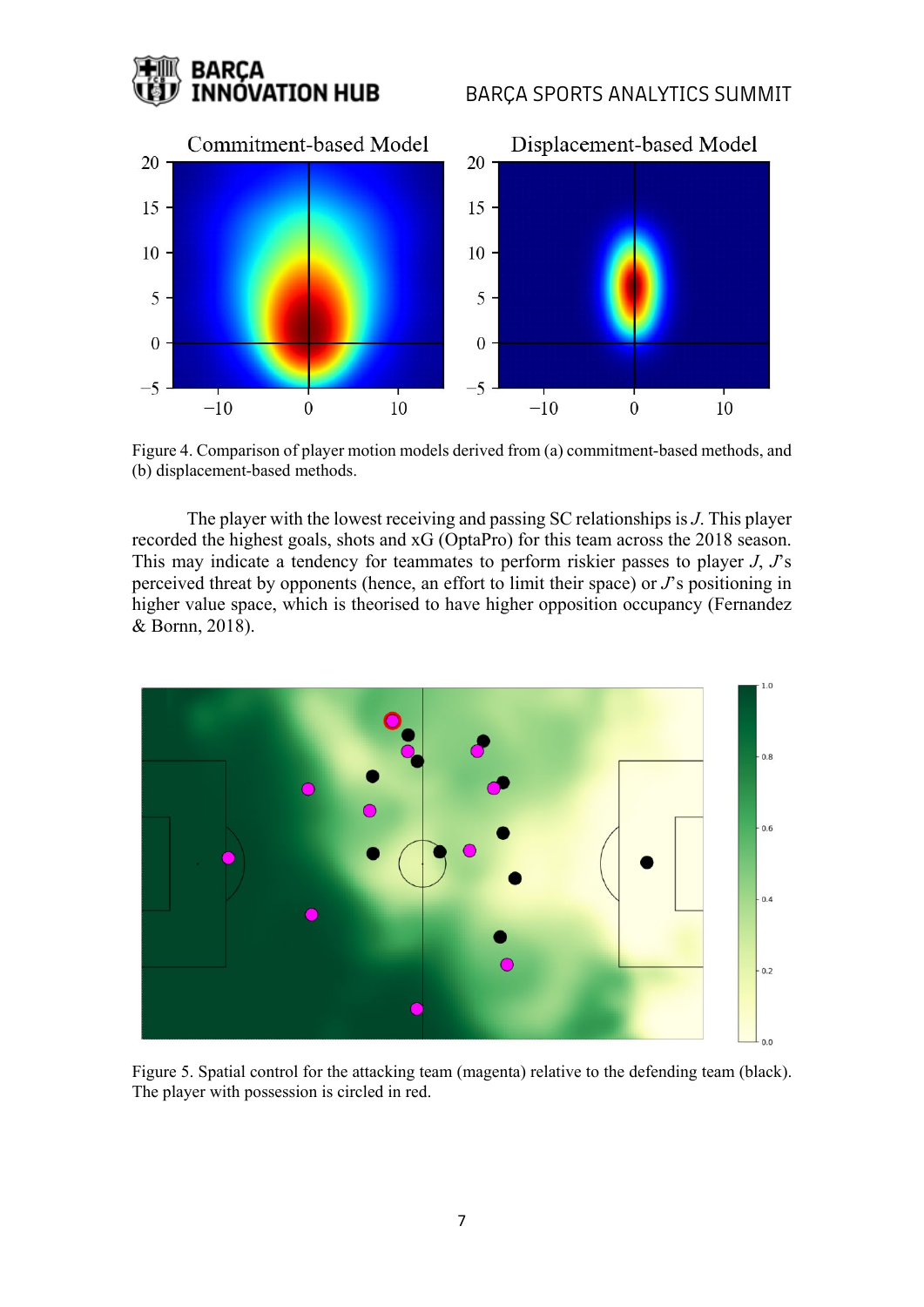#### BARÇA SPORTS ANALYTICS SUMMIT



Figure 6. The distribution of spatial control for successful (blue) and unsuccessful (orange) passes.

## **4.0 Practical applications**

BARCA

NÓVATION HUB

#### **4.1 Discussion**

This study presented a new method for modelling player motion in football. This approach considers the context of player displacements. Hence, measurements of spatial control derived from these models produce results more reflective of player movement behaviour, in comparison to models containing greater assumptions (e.g., Brefeld, et al., 2018). A further advantage of these models is their continuity in four-dimensions. Representing data on a continuous scale removes bias from arbitrability bounding metrics (e.g., training load, Carey, et al., 2018). Previous implementations using empirical player displacements have represented velocity as a categorical variable (e.g., Horton, et al., 2015; Brefeld, et al., 2018).

A consideration of these models is their computational complexity. Their dimensionality increases complexity over low dimension models (Brefeld, et al., 2018) or influence models that represent motion using Gaussians (e.g., Fernandez & Bornn, 2018). The latter can be run in real time (Fernandez & Bornn, 2018), hence is preferable for applications that can be actioned during matches. For post-match analytics, commitment-based models provide more realistic measurements of space while retaining an interpretable output. Whilst higher-dimension deep learning models have been applied in football (Fernandez, et al., 2019; Le, et al., 2017), motion models produce an output that is both intuitive and interpretable by non-technical staff (e.g., Fig. 3).

Commitment-based models rely on a weighting coefficient to produce realistic probabilities of player commitment. However, regardless if *w* is set incorrectly, resultant commitment probabilities  $(p_i)$  can be used because their outputs are relative (that is,  $p_i =$ 0.8 signifies higher commitment likelihood than  $p_i = 0.6$ , however may not equal an 80% chance of commitment). In football, successful passes could theoretically contain multiple missed interceptions along their path. Hence, automatically calculating *w* presents difficulties. In this study, *w* was estimated based the frequency of successful and unsuccessful passes.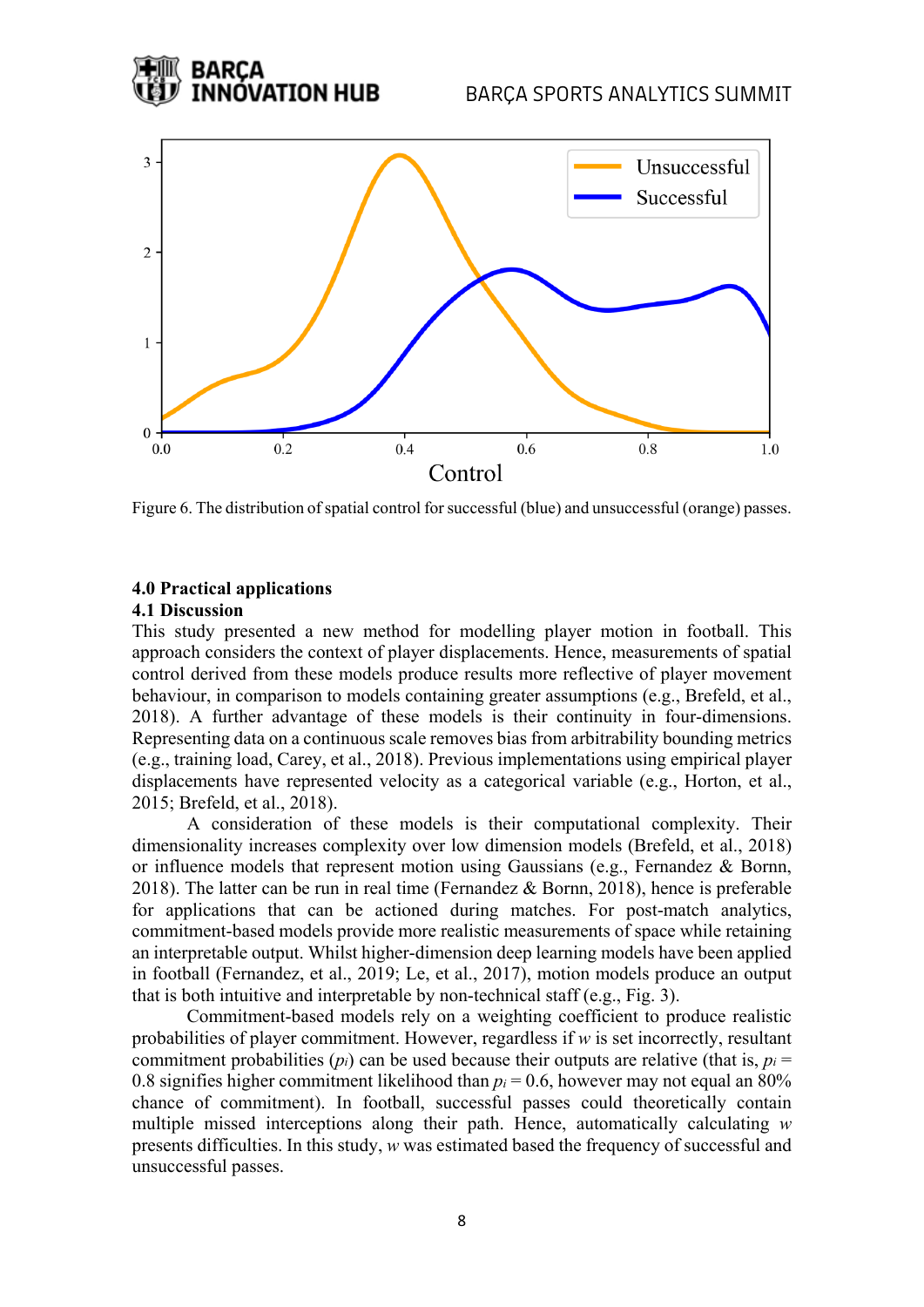## **BARCA INNOVATION HUB**

The attacking team's SC over a region was measured as its proportion of ownership of said region relative to the occupancy of all players (Eq. 2). It should be noted that this implementation of SC implies a linear relationship between winning and control. It is possible that beyond a certain spatial advantage, additional control is unnecessary. In Fernandez and Bornn (2018), pitch control was measured via the logistic function of the influence differential between teams. Future work should explore variations in SC computation and their correlation to possession outcomes.

#### **4.2 Applications & future work**

Measuring a team's spatial control has applications in performance analysis and may inform tactics, list management and recruitment. A primary application of the motion models in this study was the analysis of passes, where the risk of a pass was estimated via the attacking team's SC. Using this approach, the risk of passes between player pairs was measured for a single match. Player relationships were quantified via the mean SC of passes between each pair.

The primary findings of this analysis were that the attacking players were receivers of riskier passes than defensive players, and that the team's highest performer (as quantified via goals, shots and xG throughout the season) was both the passer and receiver of the riskiest passes between pairs (player *J*). This player is one of the analysed team's designated players (star players not counted in a team's salary cap), hence the ability to differentiate this player from their peers is notable.



Figure 7. Player passing network diagram. Player (x, y) location corresponds to playing position. The width of the link between pairs corresponds to frequency of passing, and the colour corresponds to the mean SC of passes. Player positions are coloured according to their mean passing and receiving SC.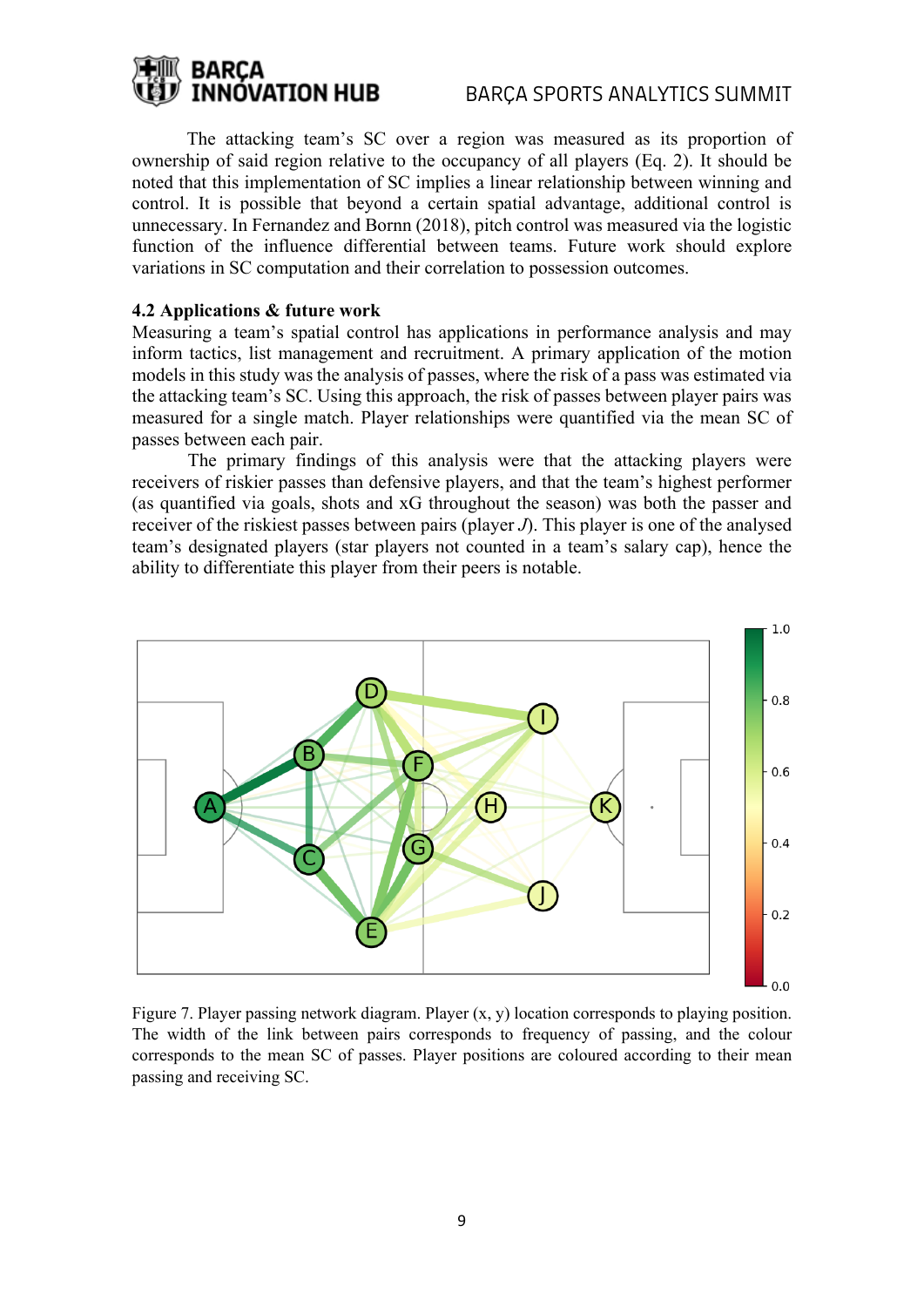# NÓVATION HUB

Table 1. Average pass SC between player pairs from a single match. Passes between defensive positions (top left) are of generally higher SC than those between forward positions (bottom right). Blank cells indicate no passes between the pair.

|        |               | Receiver |      |               |      |      |      |      |      |      |      |      |      |
|--------|---------------|----------|------|---------------|------|------|------|------|------|------|------|------|------|
|        |               | A        | B    | $\mathcal{C}$ | D    | E    | F    | G    | H    | I    | J    | K    | Mean |
| Passer | A             |          | 0.98 | 0.92          | 0.91 | 0.97 | 0.84 |      | 0.52 | 0.44 | 0.54 | 0.84 | 0.77 |
|        | B             | 0.97     |      | 0.95          | 0.80 |      | 0.80 |      | 0.45 | 0.47 | 0.44 | 0.59 | 0.68 |
|        | $\mathcal{C}$ | 0.97     | 0.89 |               | 0.87 | 0.82 | 0.80 | 0.61 |      | 0.63 |      |      | 0.80 |
|        | D             | 0.99     | 0.90 |               |      |      | 0.67 | 0.63 | 0.38 | 0.63 | 0.50 | 0.60 | 0.66 |
|        | E             |          | 0.99 | 0.82          | 0.90 |      | 0.64 | 0.75 | 0.57 | 0.44 | 0.51 | 0.63 | 0.69 |
|        | $\mathbf{F}$  | 0.97     | 0.82 | 0.81          | 0.66 | 0.86 |      | 0.60 | 0.70 | 0.61 | 0.52 | 0.43 | 0.70 |
|        | G             | 0.99     | 0.87 | 0.87          | 0.86 | 0.85 | 0.68 |      |      | 0.74 | 0.49 |      | 0.79 |
|        | H             |          | 0.71 |               | 0.59 | 0.66 | 0.72 | 0.84 |      | 0.53 | 0.49 | 0.65 | 0.65 |
|        | I             |          |      | 0.61          | 0.74 | 0.68 | 0.76 | 0.60 | 0.49 |      | 0.61 | 0.52 | 0.63 |
|        | J             |          |      |               | 0.41 | 0.70 |      | 0.80 | 0.45 | 0.52 |      | 0.51 | 0.56 |
|        | K             |          | 0.76 |               | 0.39 | 0.83 | 0.87 | 0.56 | 0.53 | 0.56 | 0.45 |      | 0.62 |
|        | Mean          | 0.98     | 0.87 | 0.83          | 0.71 | 0.80 | 0.75 | 0.67 | 0.51 | 0.56 | 0.51 | 0.60 |      |

Longitudinal analysis of passing behaviour is required to identify the cause of *J*'s passing behaviours. Identifying if this trend is a coaching directive by the team or their opponent would provide insights that could be exploited within the league. Should certain teams tend to overcommit on high performing players, this could be exploited by leveraging alternative attacking channels. The optimal distribution of player performance in football should be researched to understand the effects of high performers. In Australian football, it was found that there was a negatively skewed distribution of player performances in losses compared to a more even distribution during wins (Robertson, et al., 2016).

These analyses could be used to develop player decision-making profiles. Initial results revealed differences between the passing and receiving risk of players in similar positions (e.g., *J* and *K*). It is likely that individuals' approach to their position differs between players, hence measuring these behaviours is valuable from a coaching and recruitment perspective. An extension of this would be defining types of passing with consideration of SC. The spatial components of passes between players have been clustered in Australian football to define passing categories based on their distance, risk and change in a field equity metric (Spencer, et al., 2019b). Similar analysis could be conducted in football, with results informing training prescription based on match demands. A multivariate understanding of passes is important in training prescription (Browne, et al., 2019).

Finally, the measure of risk (SC) presented in this study models player behaviour relative to ball movements. Using similar methodology, it is possible to measure different types of pressure such as pressing or tackling threats from opponents.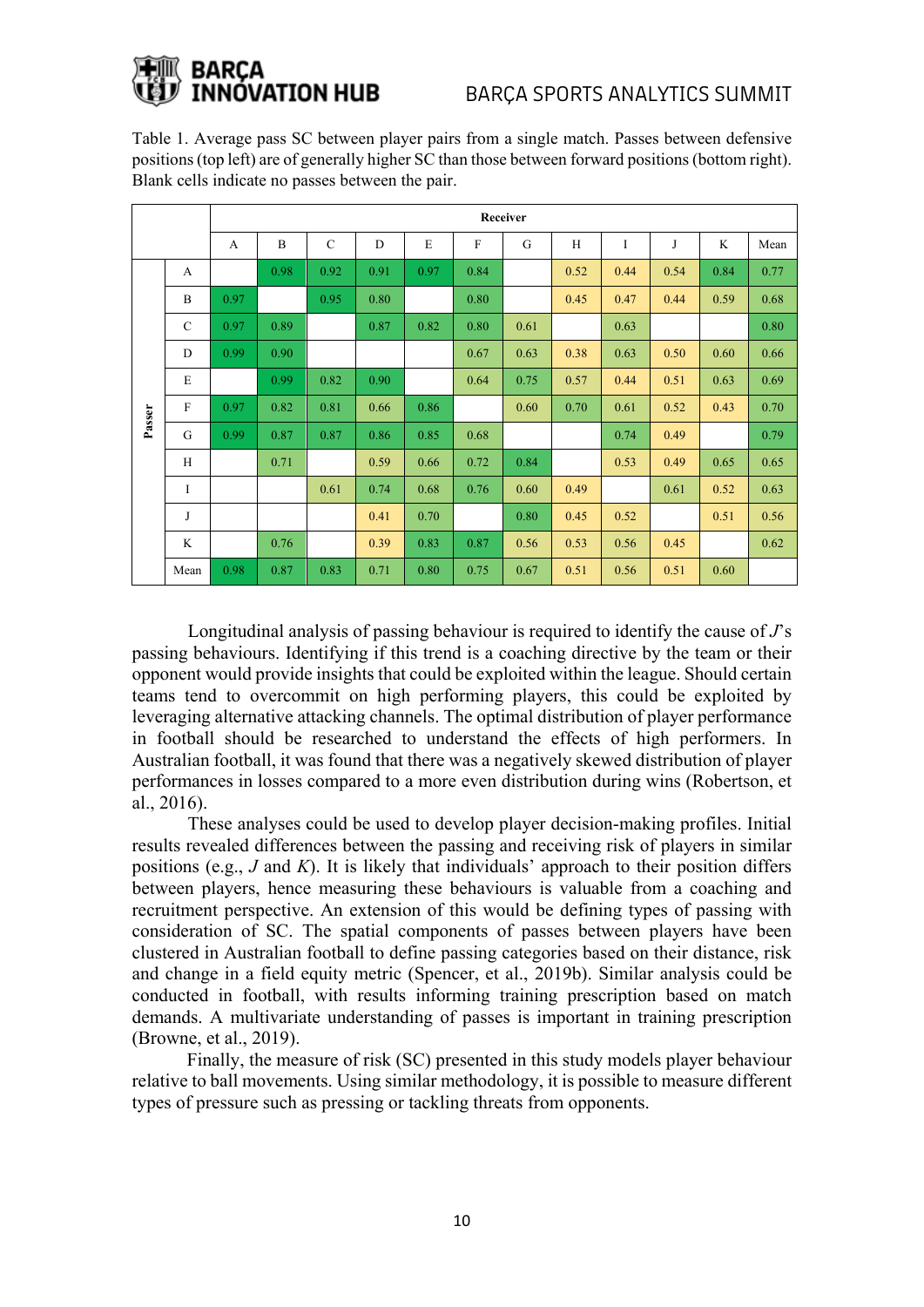

#### **5.0 Conclusions**

A variation of player motion models incorporating contextual movement behaviour was exemplified in this study. Resultant commitment-based motion models quantified a higher likelihood of displacements requiring reorientation, when the displacement is to intercept a pass, compared to traditional displacement-based motion models. As such, when analysing player movements relative to possession outcomes, commitment-based models are more representative of player movement behaviours. The spatial occupancy of the attacking team was measured to quantify the risk of passes between players. It was found that attacking players are the receivers of higher risk passes which is logical due to their positioning in high value space.

#### **6.0 References**

- Brefeld, U., Lasek, J., & Mair, S. (2018). Probabilistic movement models and zones of control. *Machine Learning*, 108, 127-147. doi: 10.1007/s10994-018-5725-1
- Browne, P., Sweeting, A., Davids, K., & Robertson, S. (2019). Prevalence of interactions and influence of performance constraints on kick outcomes across Australian football tiers: Implications for representative practice designs. *Human Movement Science*, 66, 621-630.
- Carey, D., Crossley, K., Whiteley, R., Mosler, A., Ong, K., Crow, J., & Morris, M. (2018). Modelling training loads and injuries: The dangers of discretization. *Medicine and Science in Sports and Exercise*, 50(11), 2267-2276.
- Cervone, D., Bornn, L., & Goldsberry, K. "NBA court realty," in *Proceedings of the 10th Sloan Sports Analytics Conference*, (Boston, MA).
- Fernandez, J., & Bornn, L. (2018). "Wide open spaces: a statistical technique for measuring space creation in professional soccer," in *Proceedings of the 12th Sloan Sports Analytics Conference*, (Boston, MA).
- Fernandez, J., Cervone, D., & Bornn, L. (2019). "Decomposing the immeasurable sport: A deep learning expected possession value framework for soccer," in *Proceedings of the 13th Sloan Sports Analytics Conference*, (Boston, MA).
- Fujimaru, A., & Sugihara, K. (2005). Geometric analysis and quantitative evaluation of sport teamwork. *Systems and Computers in Japan,* 36(6), 49-58. doi: 10.1002/scj.20254
- Goncalves, B., Coutinho, D., Santos, S., Lago-Penas, C., Jimenez, S., & Sampaio, J. (2017). Exploring team passing networks and player movement dynamics in youth association football. PLoS One 12(1), e0171156.
- Gudmundsson, J., & Horton, M. (2017). Spatiotemporal analysis of team sports. *ACM Computing Surveys*, 50(2), 22.
- Horton, M., Gudmundsson, J., Chawla, S., & Estephan, J. (2015). "Automated classification of passing in football," in Pacific-Asia Conference on Knowledge Discovery and Data Mining, eds T. Cao, et al. (Cham: Springer), 319-330. doi: 10.1007/978-3-319-18032-8\_25
- Le, H., Carr, P., Yue, Y., & Lucey, P. (2017). "Data-driven ghosting using deep imitation learning," in *Proceedings of the 11th Sloan Sports Analytics Conference*, (Boston, MA).
- Rein, R., Raabe, D., & Memmert, D. (2017). Which pass is better? Novel approaches to assess passing effectiveness in elite soccer. *Human Movement Science*, 55, 172-181.
- Robertson, S., Gupta, R., & McIntosh, S. (2016). A method to assess the influence of individual player performance distribution on match outcome in team sports. *Journal of Sports Sciences*, 34(19), 1893-1900.